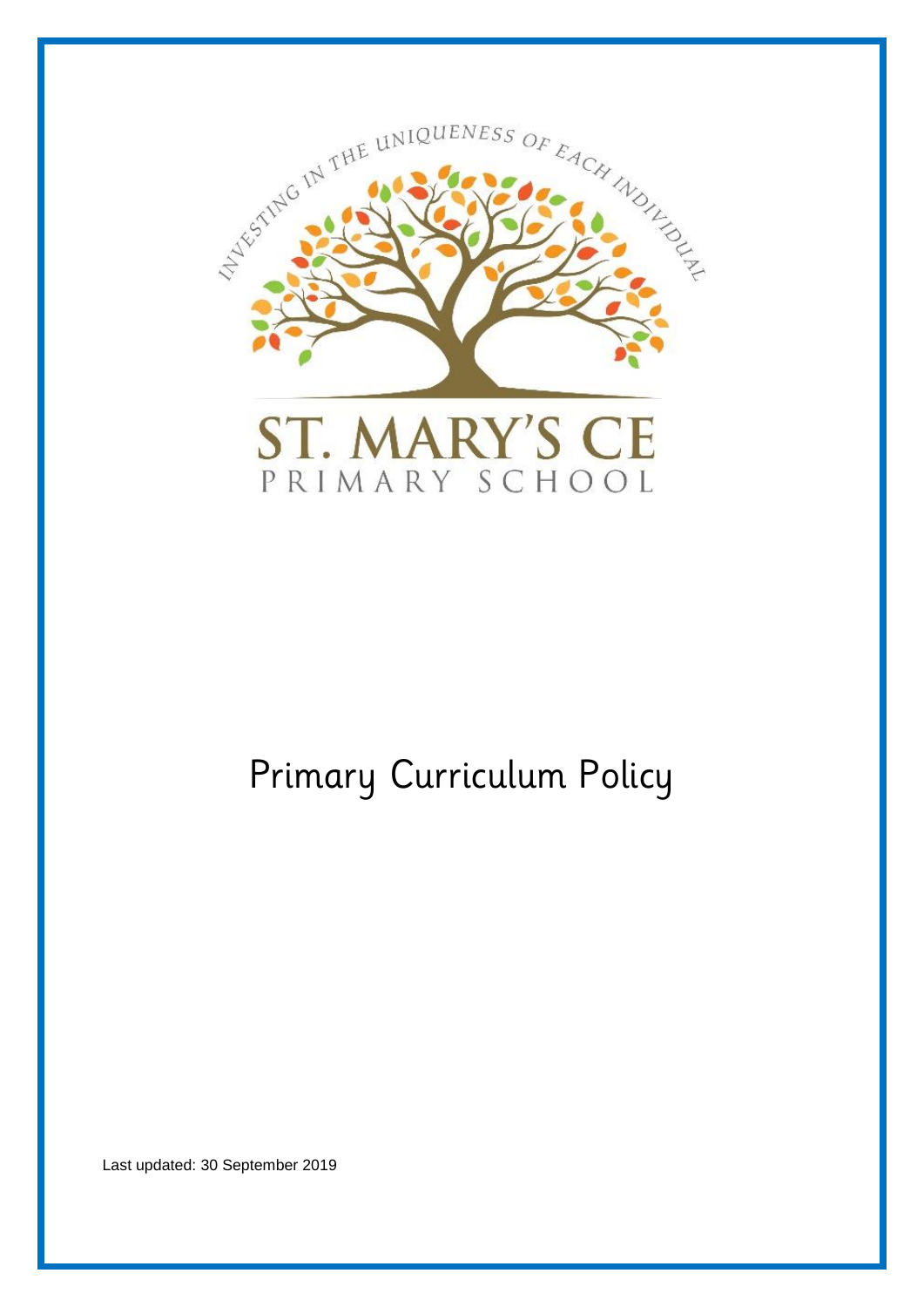#### **Contents:**

## [Statement of intent](#page-2-0)

- 1. [Curriculum intent](#page-3-0)
- 2. [School ethos and aims](#page-3-1)
- 3. [Legal framework](#page-5-0)
- 4. [Roles and responsibilities](#page-5-1)
- 5. [Organisation and planning](#page-7-0)
- 6. [Subjects covered](#page-9-0)
- 7. [PSHE](#page-10-0)
- 8. [Reporting and assessment](#page-10-1)
- 9. [Equal opportunities](#page-11-0)
- 10. [Supporting pupils with SEND](#page-11-1)
- 11. [Extra-curricular activities](#page-12-0)
- 12. [Monitoring and review](#page-12-1)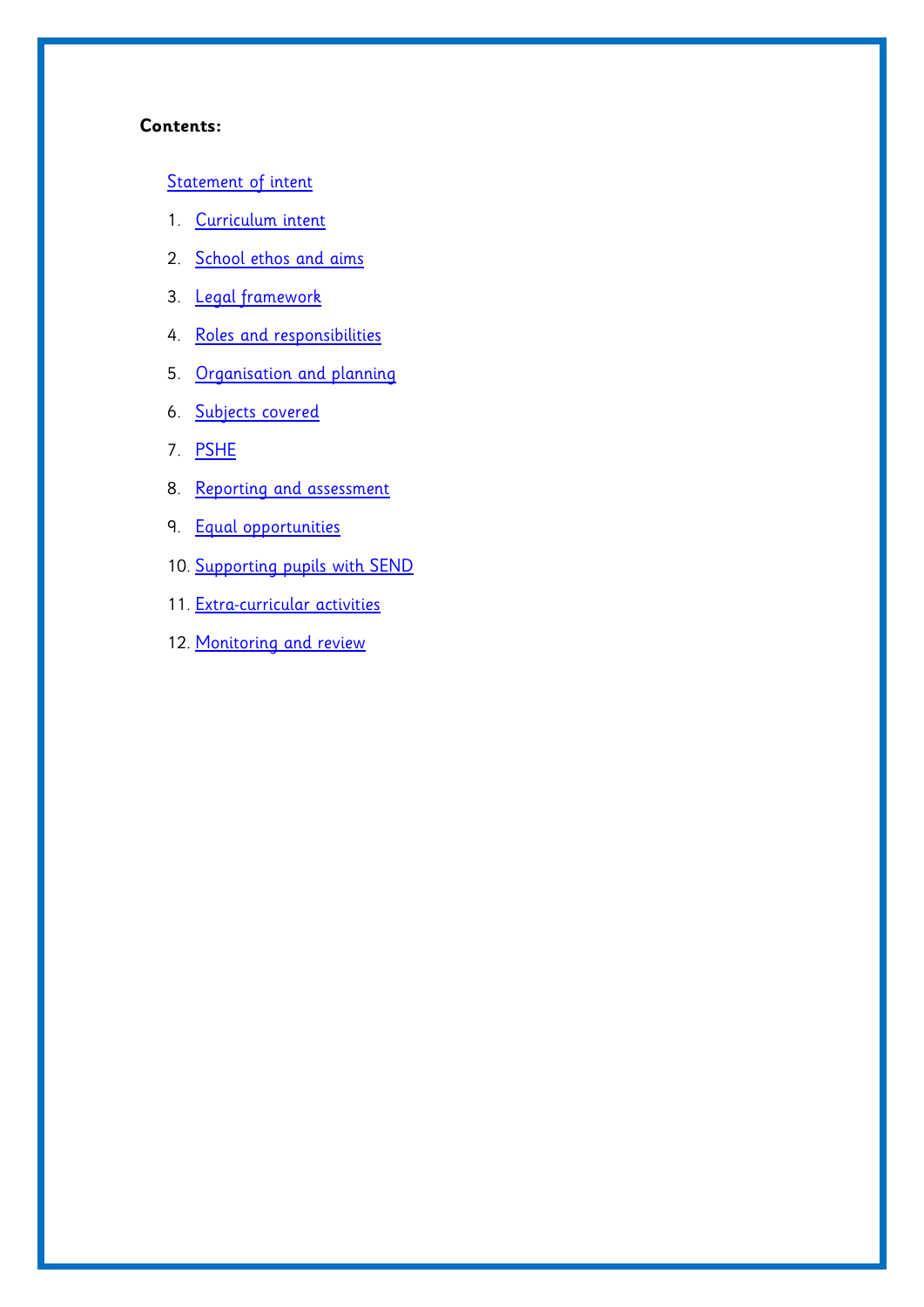#### <span id="page-2-0"></span>**Statement of intent**

At St Mary's C of E Aided Primary School, we have designed an aspirational curriculum with pupils' learning at the centre. We do not tolerate discrimination of any kind and our curriculum celebrates the diverse nature of our society, enabling pupils to embrace the world around them encouraging adherence with the fundamental British values. It also promotes the spiritual, moral, social, cultural, mental and physical development of pupils at our school and of society through our core Christian Values of: Love, Trust and Hope.

This policy outlines our dedication to establishing a well-rounded and robust curriculum, as well as the provisions surrounding its creation.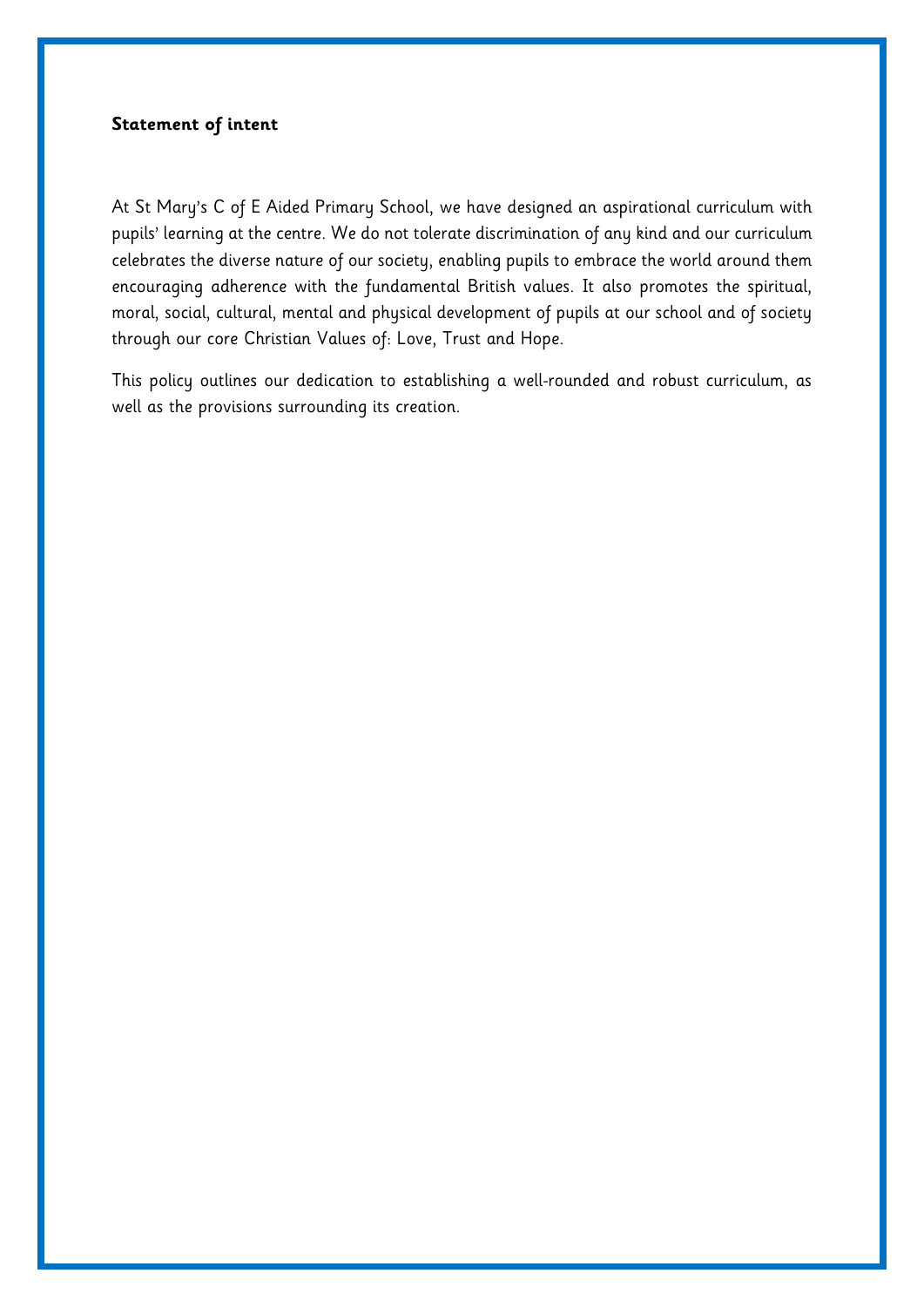#### <span id="page-3-0"></span>**1.** Curriculum intent

At St Mary's C of E Aided Primary School, we have designed an aspirational curriculum with pupils' learning at the centre. We recognise that a curriculum has to be broad, balanced and challenging in order to offer pupils opportunities to grow as unique individuals as well as learners. We endeavour to enrich our curriculum with experiential learning which we believe is fundamentally important. As an inclusive Christian family learning and growing together, our school values the input of its pupils, parents and the local community with regards to the planning and delivery of the curriculum. We believe pupils get a well-rounded education when everyone is involved in *'Investing in the uniqueness of each individual'*, and is the golden thread running through everything we do.

We aim to ensure pupils enjoy learning and feel prepared for life after school. We also intend to offer our pupils new and exciting experiences through extra-curricular activities that are designed to build resilience, confidence and self-esteem. Our curriculum will be delivered in accordance with the Equality Act 2010, through a variety of methods, including those outlined below.

Classroom-based learning: Accessing different learning resources and equipment to broaden pupils' knowledge, and making cross-curricular links where possible within lessons, so that pupils can draw upon knowledge from different subjects and understand how each topic plays a part in everyday life. Classroom teaching also includes one-to-one and small group tuition for pupils who require additional support. Topics are enriched with further opportunities to deepen understanding and give wider world experience.

A full list of the subjects available to our pupils can be found in [section 6](#page-9-0) of this policy.

Extra-curricular activities: We provide a variety of extra-curricular activities for pupils that enhance their learning experience, form personal connections with their peers, and teach skills essential for life after school.

### <span id="page-3-1"></span>**2.** School ethos and aims

### **St Mary's enables everyone to be:**

- Successful learners, who enjoy learning, make excellent progress and achieve to the best of their ability.
- Confident individuals who feel safe, are happy, healthy, enjoy a challenge and are resilient when facing difficulty.
- Responsible citizens who care for one another and their environment and make positive contributions to the community and the wider world.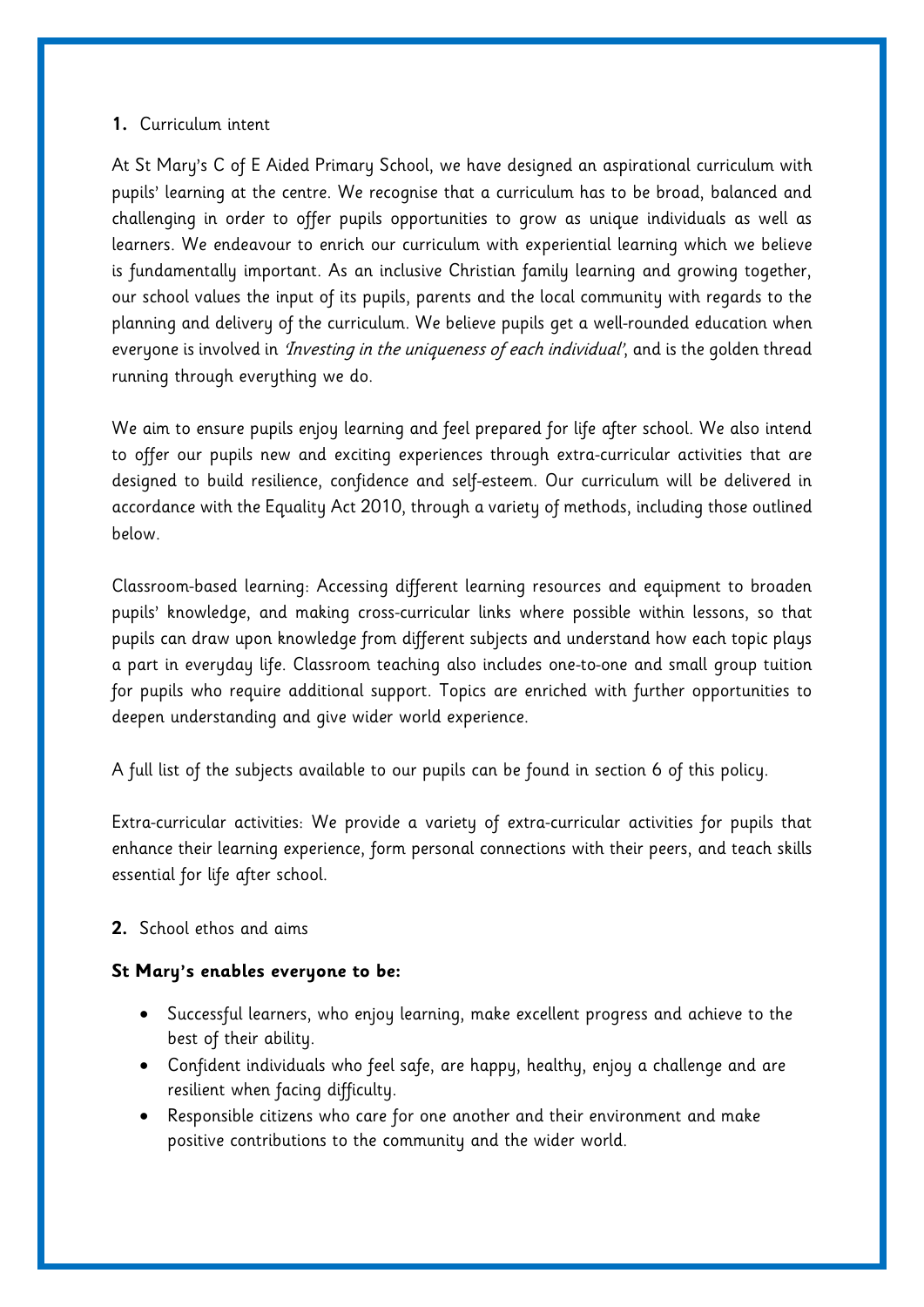- 2.1. The overall aims of the curriculum are to:
	- Enable all pupils to understand that they are all successful learners.
	- Enable pupils to understand the skills and attributes needed to be a successful learner.
	- Enable pupils to develop their own personal interests and develop a positive attitude towards learning, so that they enjoy coming to school, and acquire a solid basis for lifelong learning.
	- Teach pupils the basic skills of literacy, numeracy, ICT and science.
	- Enable pupils to be creative through art, dance, music, drama and design and technology.
	- Enable pupils to be healthy individuals and appreciate the importance of a healthy active lifestyle.
	- Teach pupils about their developing world, including how their environment and society have changed over time.
	- Help pupils understand the fundamental British values, and enable them to be positive citizens in society who can make a difference.
	- Fulfil all the requirements of the national curriculum and the locally agreed syllabus for RE.
	- Teach pupils to have an awareness of their own spiritual development, and to understand right from wrong.
	- Help pupils understand the importance of truth and fairness, so that they grow up committed to equal opportunities for all.
	- Enable pupils to have respect for themselves and high self-esteem, and to be able to live and work co-operatively with others.
	- Enable pupils to be passionate about what they believe in and to develop their own thoughts on different topics including the Rights of the Child.
	- Enable pupils to develop their intellect including their emotional development, ask questions and take appropriate risks.
	- Enable pupils to experience playing a musical instrument.
	- Teach pupils about the importance of forming healthy relationships with friends, family and peers.
- 2.2. Through the aims outlined above, pupils will benefit by:
	- Learning how to lead safe, healthy and fulfilling lives.
	- Understanding that failure is part of the road to success.
	- Being rewarded for academic successes.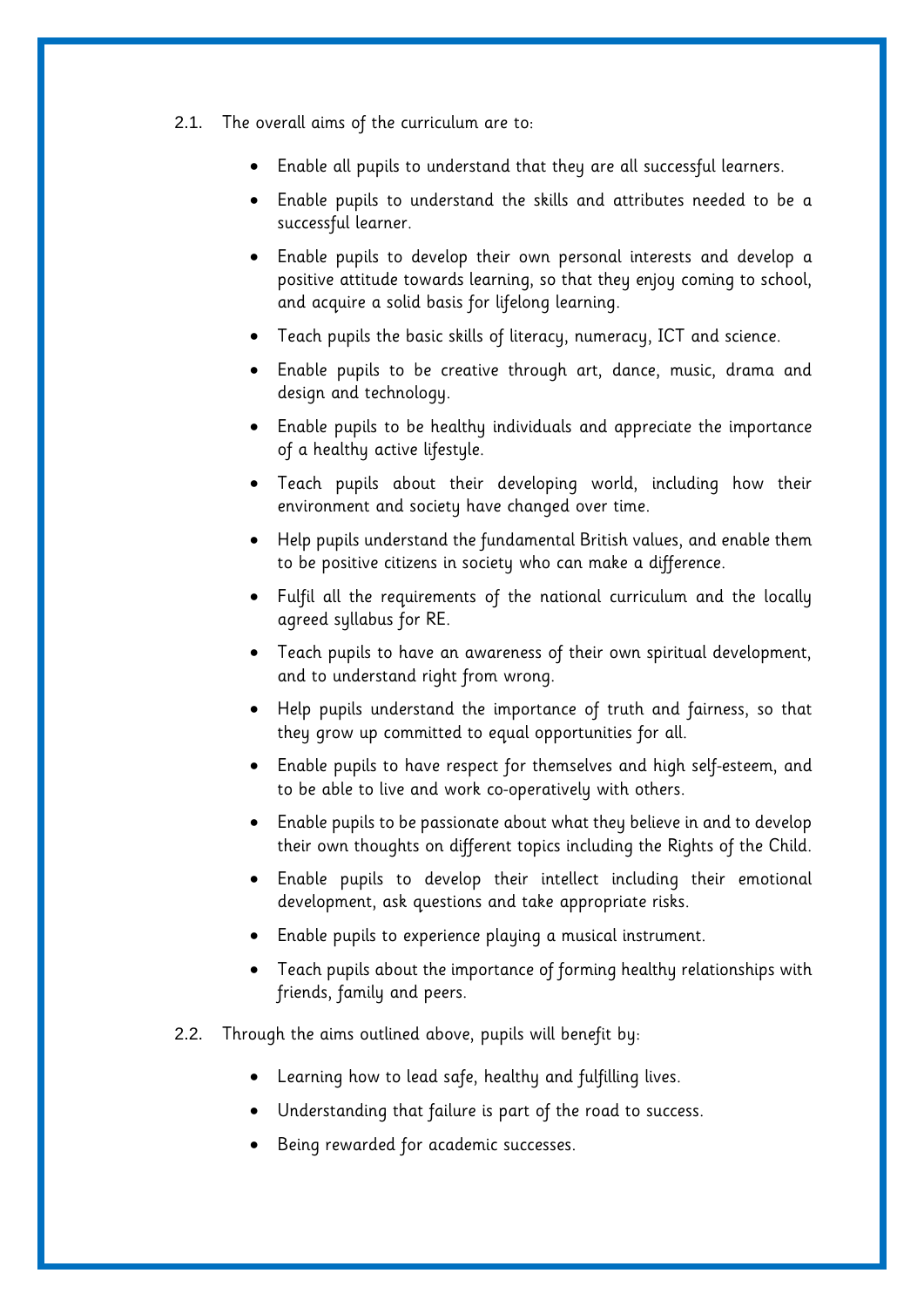- Being supported with their next stages in education and feeling prepared for life after school.
- Becoming responsible individuals who contribute to community living and the environment.
- Achieving to the best of their ability.
- Acquiring a wealth of knowledge and experience.
- Becoming critical thinkers.
- Finding a sense of belonging to the school and its community.
- Learning how to cooperate with their peers and respect one another inside and outside the classroom.

### <span id="page-5-0"></span>**3.** Legal framework

- 3.1. This policy has due regard to all relevant legislation and statutory guidance including, but not limited to, the following:
	- The Education Act 2002
	- The Children Act 2004
	- The Equality Act 2010
	- DfE (2017) 'Special educational needs and disability code of practice: 0 to 25 years'
	- DfE (2013) 'The national curriculum in England'
	- DfE (2017) 'Statutory framework for the early years foundation stage'
	- DfE (2019) 'School attendance'
- 3.2. This policy operates in conjunction with the following school policies:
	- Homework Policy
	- Assessment Policy
	- Equal Opportunities Policy
	- PSHE Policy
	- Relationships and Health Education Policy
	- SEND Policy

### <span id="page-5-1"></span>**4.** Roles and responsibilities

- 4.1. The Academy Council are responsible for:
	- Approving and monitoring the content of this policy.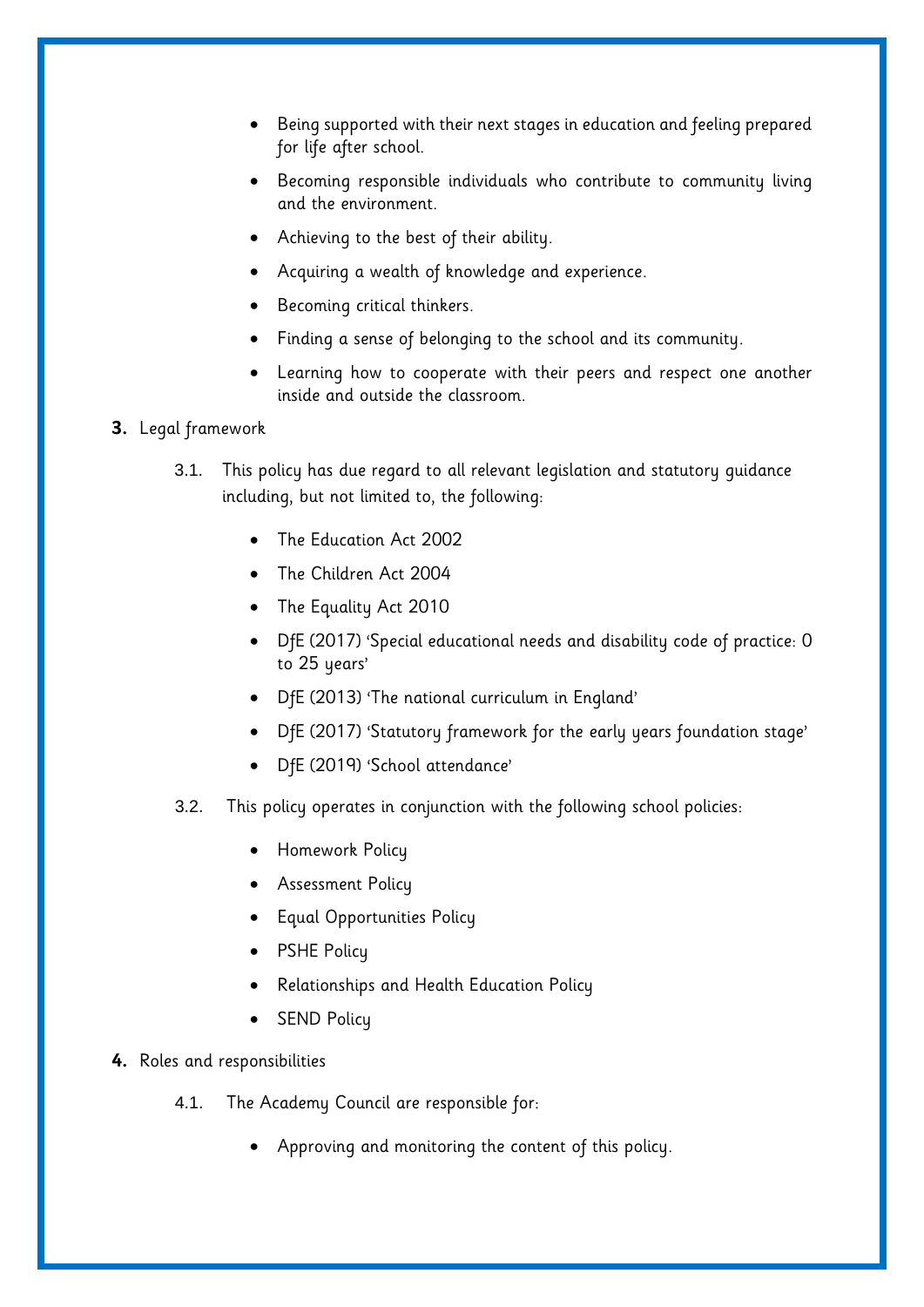- Liaising with the headteacher, subject leaders and teachers with regards to pupil progress and attainment.
- Formulating a committee who assists the school with the creation and implementation of the curriculum.
- Ensuring the curriculum is inclusive and accessible to all.
- 4.2. The headteacher is responsible for:
	- Overseeing the long- and medium-term plans for the curriculum in collaboration with Subject Leaders, teachers and other members of the SLT.
	- Communicating the agreed curriculum to the Academy Council on an annual basis.
	- Ensuring the curriculum is inclusive and accessible to all.
	- Assisting teachers with the planning and implementation of the curriculum, ensuring their workload is manageable.
	- Ensuring the curriculum is implemented consistently throughout the school and ensuring any difficulties are addressed and mitigated as soon as possible.
	- Receiving reports on the progress and attainment of pupils and reporting these results to the Academy Council.
	- Making any necessary adjustments to the curriculum where required.
	- Keeping up-to-date with any relevant statutory updates and taking action where required.
	- Creating and maintaining an up-to-date curriculum intent statement.
	- Ensuring the curriculum is created in accordance with this policy.
	- Updating and maintaining this policy.
- 4.3. Teachers are responsible for:
	- Implementing this policy consistently throughout their practices.
	- Ensuring lesson plans are reflective of the school's curriculum.
	- Implementing the curriculum in creative ways, appealing to different learning types and keeping pupils engaged in content.
	- Creating short-term plans for the curriculum with fellow colleagues and reporting these plans to the headteacher.
	- Collaborating with the headteacher and the SENCO to ensure that the curriculum is inclusive and accessible to all.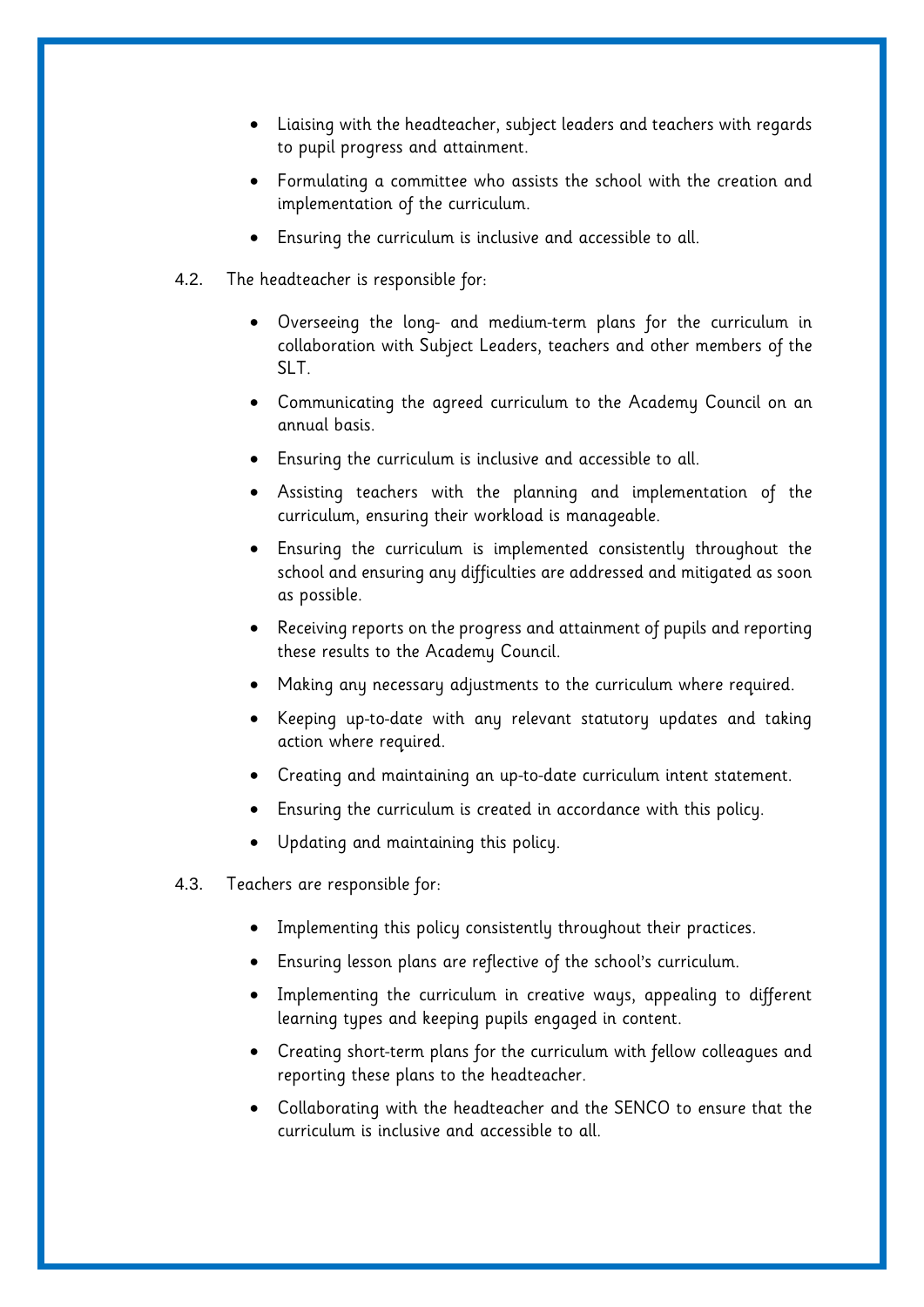- Working closely with the SENCO and TAs to ensure those in need receive additional support in lessons.
- Ensuring academically more able pupils are given additional, more challenging work to celebrate their talents.
- Celebrating all pupils' academic achievements.
- Reporting progress of pupils with SEND to the SENCO and ensuring any difficulties identified are discussed and resolved.
- Monitoring the progress of all pupils and reporting on this to the headteacher.
- Working to close the attainment gap between academically more and less able pupils.
- 4.4. Subject leaders are responsible for:
	- Providing strategic leadership and direction to their team.
	- Supporting and offering advice to colleagues on issues relating to the subject or curriculum area.
	- Monitoring pupil progress within the department and reporting on this to the headteacher.
	- Providing efficient resource management for their department.
	- Ensuring the curriculum is inclusive and accessible to all.
	- Ensuring there are specialist resources and equipment available for pupils in need so that everyone can have full access to the curriculum.
- 4.5. The SENCO is responsible for:
	- Collaborating with the headteacher and teachers to ensure the curriculum is accessible to all.
	- Ensuring teaching materials do not discriminate against anyone in line with the Equality Act 2010.
	- Carrying out SEND assessments where necessary and ensuring pupils receive the additional help they need.
	- Liaising with external agencies where necessary to ensure pupils who require additional support receive it.
- <span id="page-7-0"></span>**5.** Organisation and planning
	- 5.1. The school's curriculum will be delivered over 190 days and will be delivered equally throughout the school week.
	- 5.2. In general, lessons will be separated into three core stages: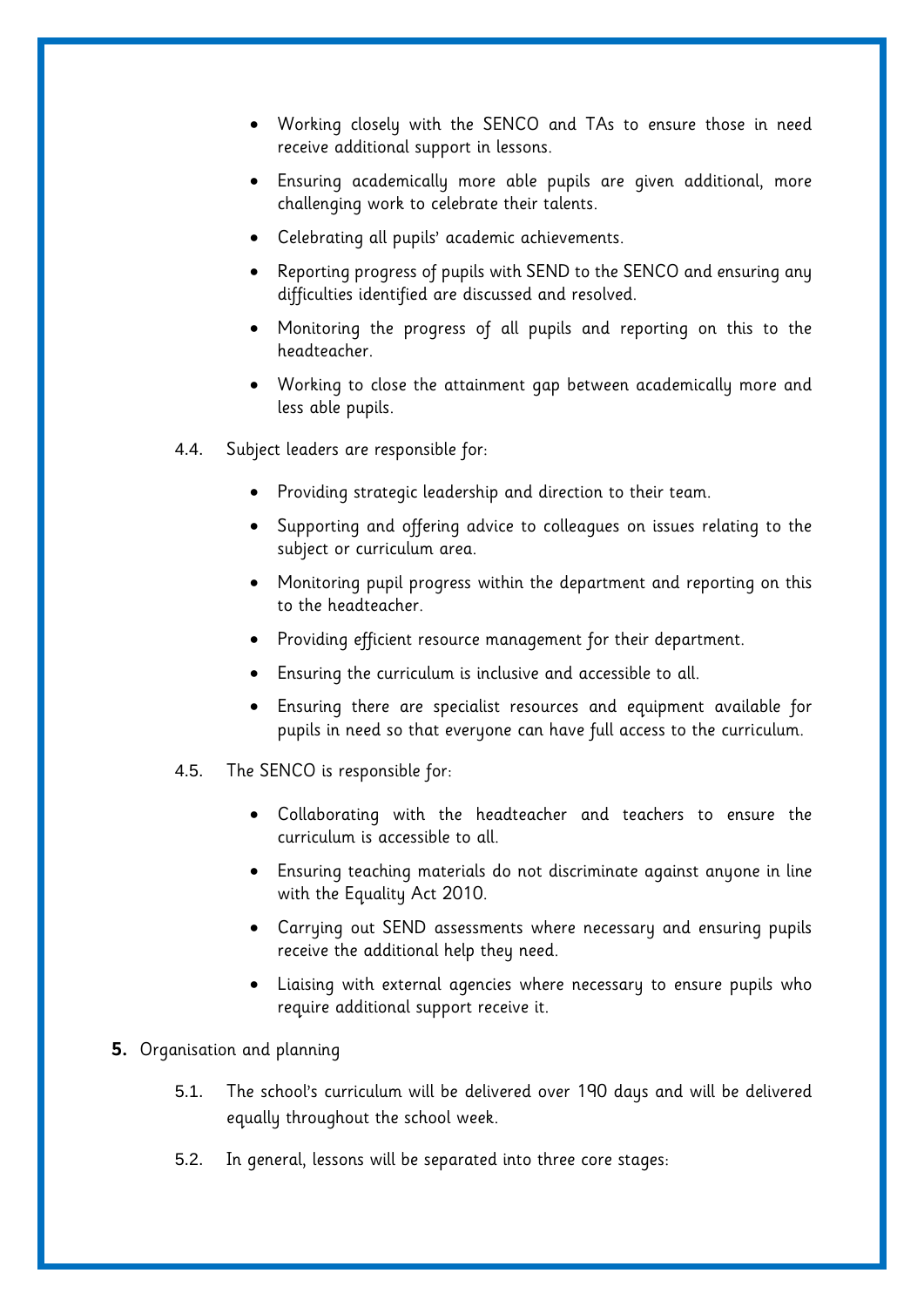- Introduction to the topic and thinking time this is the time where lesson objectives will be set.
- A main teaching event this will vary day-to-day based on the teacher's plan.
- Plenary this will summarise what pupils have learnt in the lesson and will address what will be covered in the next lesson.
- 5.3. Lessons will use a range of teaching techniques to appeal to different learning types, e.g. visual, audio and kinaesthetic.
- 5.4. The different learning techniques include:
	- Using different kinds of questions to engage pupils and prompt them to apply their knowledge to different examples, e.g. using why and how questions.
	- Opening discussions around topics so pupils can learn from their peers and learn how to hold conversations with others.
	- Holding structured debates to expose pupils to different points of view and teach them how to negotiate situations where there is a potential conflict of interest, whilst still respecting others' beliefs.
	- Using assessments to test pupils' knowledge and consolidate learning; these can be through both informal and formal assessments.
	- Role playing and acting to develop pupils' empathy and give them the opportunity to explore topics in a more interactive way.
	- Labelling, ordering and identifying key themes within texts, dialogues and films to help pupils' coordinate series of events.
	- Written and spoken tasks to encourage different methods of expressing ideas, as well as identifying key differences between writing and speaking conventions.
- 5.5. Teachers will plan lessons which are challenging for all pupils and ensure that there are provisions in place for more academically able pupils, e.g. completing additional work that is above the academic level of their peers.
- 5.6. Teachers will plan lessons to accommodate for pupils of mixed ability, making cross-curricular links where possible.
- 5.7. A full list of subjects covered in school can be found in [section 6](#page-9-0) of this policy.
- 5.8. Teachers will have due consideration for pupils who require additional help within their planning and organisation of lessons.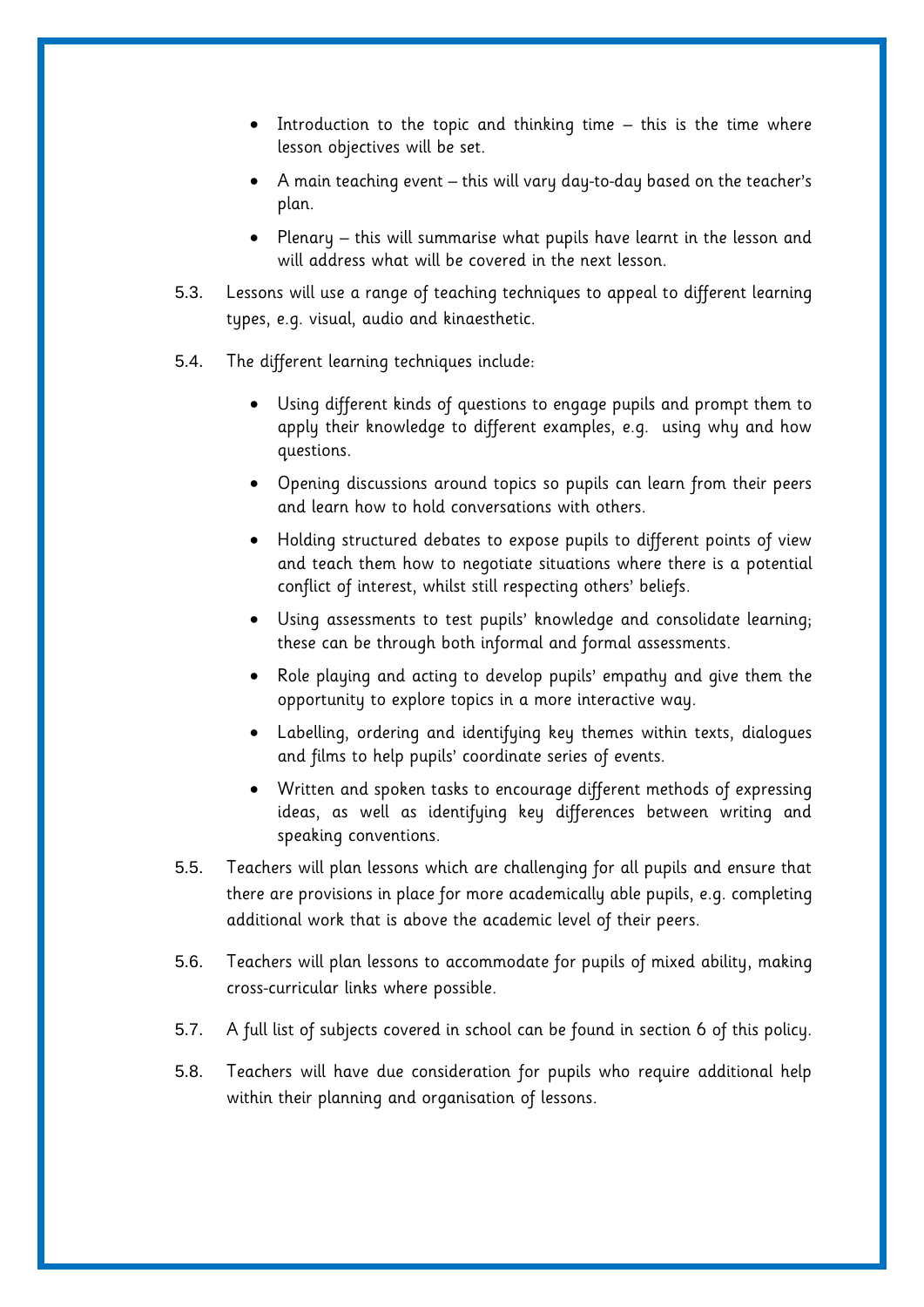- 5.9. Disadvantaged pupils and those with SEND and EAL will receive additional support – this will include dedicated time with TAs and access to specialist resources and equipment where required.
- 5.10. TAs will be deployed within lessons strategically so that they can assist with pupils who require additional help, but are also able to minimise disruptions where necessary.
- 5.11. Pupils with EAL will be given the opportunity to develop their English ability throughout lessons where necessary.
- 5.12. Planning will be used to identify any possible difficulties within the curriculum and will break down barriers to learning.
- 5.13. Any difficulties identified will be addressed at the outset of work.
- 5.14. Classrooms will be organised so that pupils have full access to resources and equipment – they will be provided with a rich and varied learning environment that will enable them to develop their skills and abilities.
- <span id="page-9-0"></span>**6.** Subjects covered
	- 6.1. The school will have due regard to the national curriculum at all times throughout the academic year.
	- 6.2. The school will have due regard for the 'Statutory framework for the early years foundation stage'.
	- 6.3. The school will ensure every pupil has access to the following core subjects:
		- English
		- Maths
		- Science
		- RE
		- Relationships and health education
	- 6.4. The school will ensure pupils also have access to the following foundation subjects:
		- Art and design
		- ICT (Computing)
		- Design and technology
		- Languages
		- Geography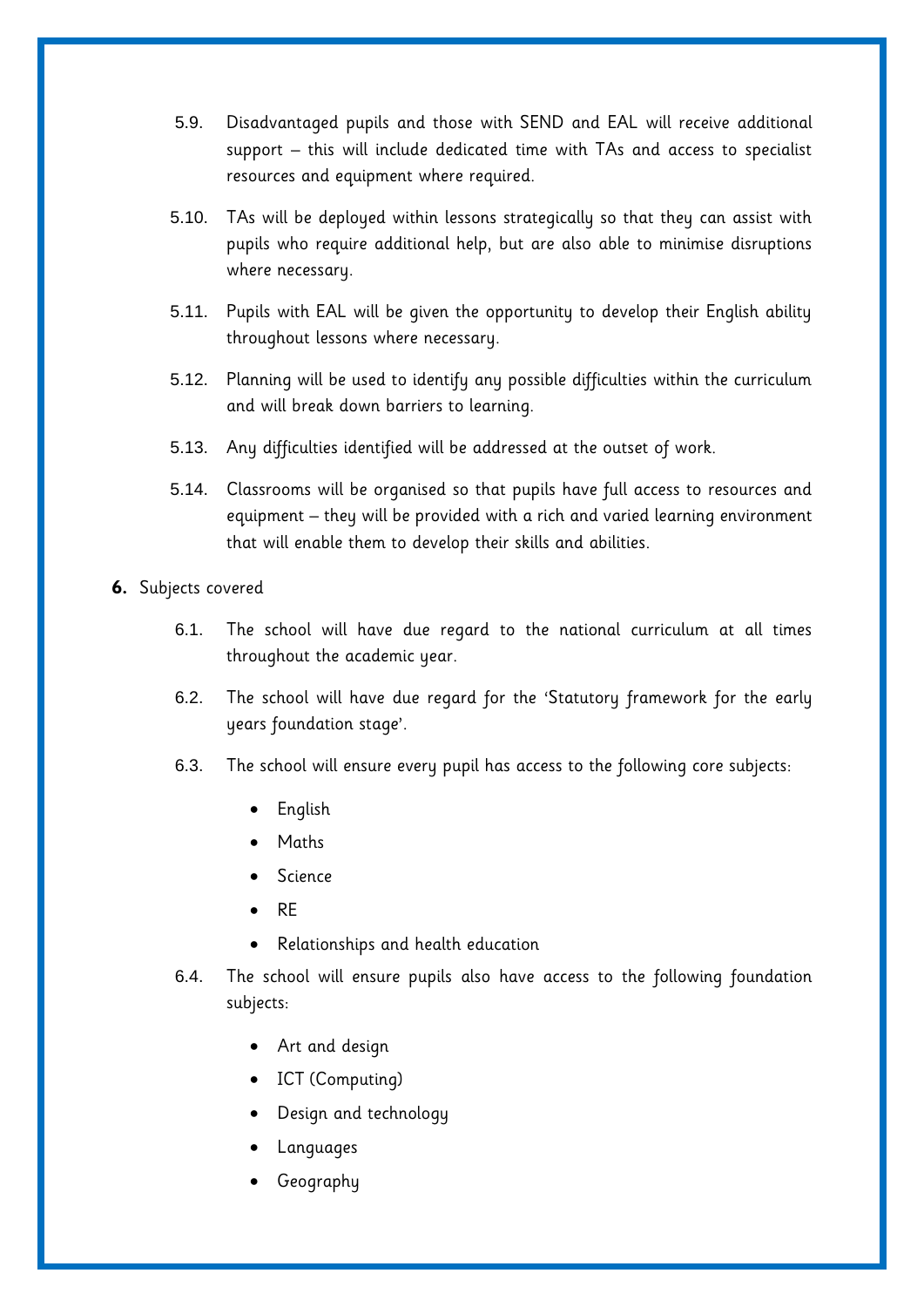- History
- Music
- PE
- RSE
- Citizenship and Rights Respecting

#### <span id="page-10-0"></span>**7.** PSHE

- 7.1. Part of the national curriculum includes PSHE lessons where everyday topics, e.g. raising awareness of different cultures or anti-bullying, can be addressed.
- 7.2. The schools will hold five PSHE days per year. Topics covered within these PSHE days are:
	- Antibullying
	- Celebrating different cultures
	- Environmental issues
	- Crime and punishment
	- British values
- 7.3. All provisions made regarding PSHE lessons will be made in line with the school's PSHE Policy.
- <span id="page-10-1"></span>**8.** Reporting and assessment
	- 8.1. Homework will be challenging and assess pupils' knowledge and understanding of concepts covered within lessons.
	- 8.2. Homework will be set on a weekly basis in accordance with the school's Homework Policy.
	- 8.3. Informal assessments will be carried out termly to measure pupil progress. The results of the assessments will be used to inform future planning and target setting.
	- 8.4. Results of informal assessments will be recorded and reported back to the headteacher, pupils and pupils' parents.
	- 8.5. Pupils will also complete national assessments. The results of these assessments will be reported back to the headteacher, pupils and their parents.
	- 8.6. Assessment of pupils with EAL will take into account the pupils age, length of time in UK, previous education and ability in other languages.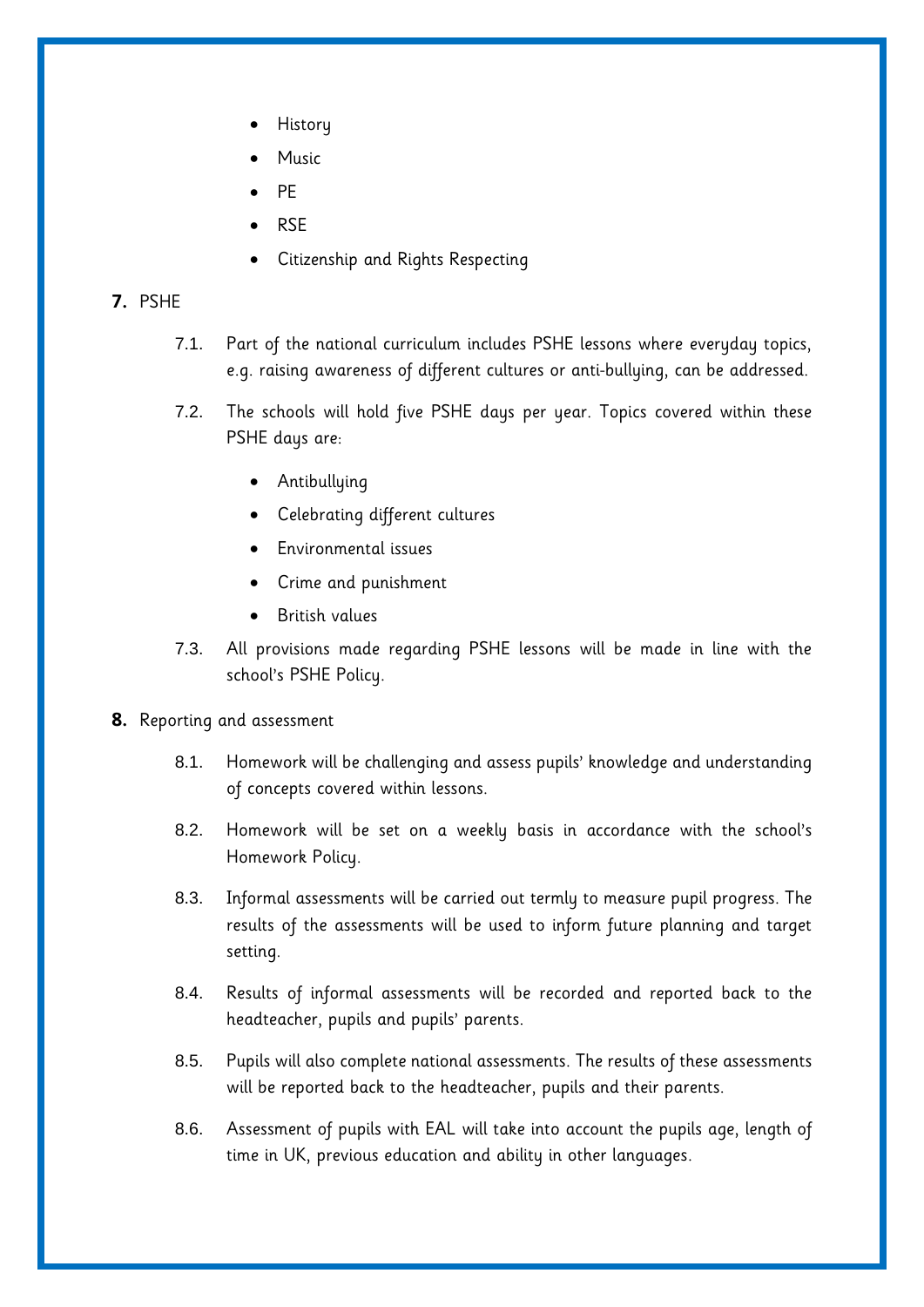- 8.7. Special measures will be given to pupils who require them, e.g. pupils with SEND, pupils who are ill, or pupils who suffer from conditions that inhibit their academic performance.
- 8.8. All reporting and assessments will be conducted in line with the school's Assessment Policy.
- <span id="page-11-0"></span>**9.** Equal opportunities
	- 9.1. There are nine protected characteristics outlined within the Equality Act 2010, these are:
		- Age
		- Disability
		- **•** Gender reassignment
		- Marriage and civil partnership
		- Pregnancy and maternity
		- Race
		- Religion or belief
		- Sex
		- Sexual orientation
	- 9.2. The school does not tolerate any form of bullying or discrimination against people with one or more of these characteristics. Any pupil or teacher found to be discriminating against any of these characteristics will be disciplined in line with the relevant school policies.
	- 9.3. The school's curriculum will celebrate diversity and the SLT has a responsibility to ensure that the curriculum does not discriminate against any of the above characteristics.
	- 9.4. The school will have due regard for the Equal Opportunities Policy at all times when planning and implementing the curriculum.

<span id="page-11-1"></span>**10.**Supporting pupils with SEND

- 10.1. Pupils with SEND will receive the additional support they require both academically and with their personal development, in line with the school's SEND Policy.
- 10.2. Pupils with SEND will work with TAs in smaller groups to work on topics covered in lesson to ensure they do not fall behind their peers.